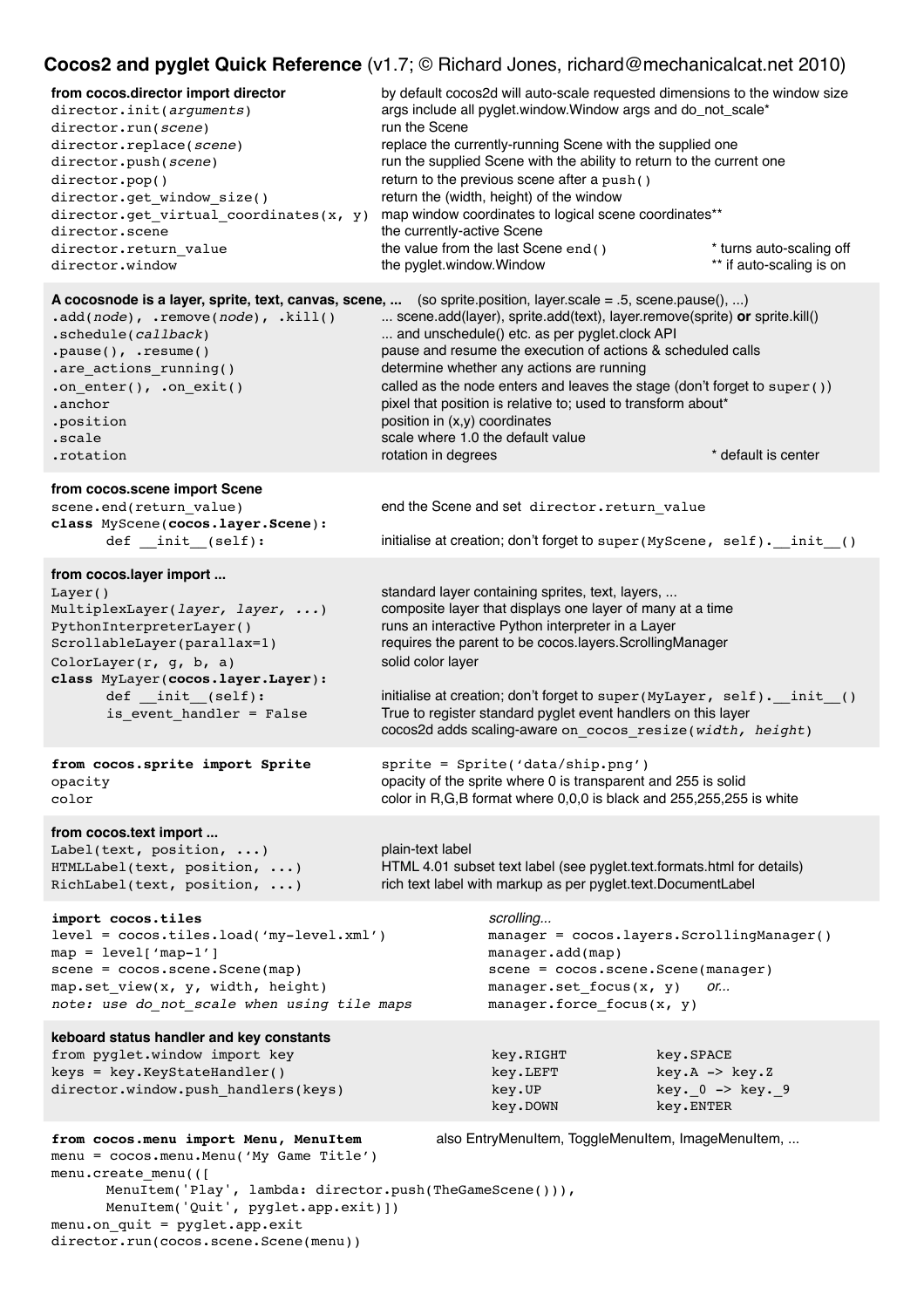# **Cocos2 and pyglet Quick Reference** (v1.7; © Richard Jones, richard@mechanicalcat.net 2010)

# **from cocos.actions import ...! ! cocosnode.do(action) (sprite.do, layer.do, ...)**

| Translation                 | MoveBy(delta, duration=5)                                                                                                                                                                                                     | Moves the sprite $delta=(x, y)$ pixels                                                                                                                                                                                                                                                                                                                                                  |  |  |
|-----------------------------|-------------------------------------------------------------------------------------------------------------------------------------------------------------------------------------------------------------------------------|-----------------------------------------------------------------------------------------------------------------------------------------------------------------------------------------------------------------------------------------------------------------------------------------------------------------------------------------------------------------------------------------|--|--|
|                             | MoveTo                                                                                                                                                                                                                        | Moves the sprite to <i>position</i> = $(x,y)$                                                                                                                                                                                                                                                                                                                                           |  |  |
|                             | JumpBy(delta, height=100, jumps=1, duration=5)                                                                                                                                                                                | Jump the sprite delta=(x, y), height pixels using jumps hops                                                                                                                                                                                                                                                                                                                            |  |  |
|                             | JumpTo(position, height=100, jumps=1, duration=5)                                                                                                                                                                             | Jump the sprite to <i>position</i> =(x,y), height pixels using jumps hops                                                                                                                                                                                                                                                                                                               |  |  |
|                             | Bezier(bezier, duration=5)                                                                                                                                                                                                    | Move the sprite through the bezier curve (cocos.path. Bezier instance)                                                                                                                                                                                                                                                                                                                  |  |  |
|                             | Place(position)                                                                                                                                                                                                               | Instantly place the sprite at the <i>position</i> = $(x, y)$                                                                                                                                                                                                                                                                                                                            |  |  |
| Transform                   | ScaleBy(scale, duration=5)                                                                                                                                                                                                    | Scale the sprite by scale times                                                                                                                                                                                                                                                                                                                                                         |  |  |
|                             | ScaleTo(scale, duration=5)                                                                                                                                                                                                    | Scale the sprite to scale                                                                                                                                                                                                                                                                                                                                                               |  |  |
|                             | RotateBy(angle, duration=5)                                                                                                                                                                                                   | Rotate the target by angle degrees                                                                                                                                                                                                                                                                                                                                                      |  |  |
|                             | RotateTo(angle, duration=5)                                                                                                                                                                                                   | Rotate the sprite to the given angle                                                                                                                                                                                                                                                                                                                                                    |  |  |
| Visibility                  | Show()                                                                                                                                                                                                                        | Show the sprite                                                                                                                                                                                                                                                                                                                                                                         |  |  |
|                             | Hide()                                                                                                                                                                                                                        | Hide the sprite from view                                                                                                                                                                                                                                                                                                                                                               |  |  |
|                             | Blink(blinks, duration)                                                                                                                                                                                                       | Blink the sprite the number of blinks over the duration seconds                                                                                                                                                                                                                                                                                                                         |  |  |
|                             | ToggleVisibility()                                                                                                                                                                                                            | Show if hidden and hide if shown                                                                                                                                                                                                                                                                                                                                                        |  |  |
|                             | Fadeln(duration)                                                                                                                                                                                                              | Fade the sprite into view over duration seconds                                                                                                                                                                                                                                                                                                                                         |  |  |
|                             | FadeOut(duration)                                                                                                                                                                                                             | Fade the sprite out of view over duration seconds                                                                                                                                                                                                                                                                                                                                       |  |  |
|                             | FadeTo(opacity, duration)                                                                                                                                                                                                     | Fade the sprite to a specific opacity over duration seconds                                                                                                                                                                                                                                                                                                                             |  |  |
|                             | Accelerate(action, rate=2)                                                                                                                                                                                                    | Accelerate the <i>action</i> at its end by the given <i>rate</i> (1 is linear)                                                                                                                                                                                                                                                                                                          |  |  |
| Modifiers                   | AccelDeccel(action)                                                                                                                                                                                                           | Accelerate the <i>action</i> in its middle                                                                                                                                                                                                                                                                                                                                              |  |  |
|                             | Speed(action, rate)                                                                                                                                                                                                           | Speed up or slow down the <i>action</i> by the given rate (1 is normal)                                                                                                                                                                                                                                                                                                                 |  |  |
|                             | Reverse(action)                                                                                                                                                                                                               | Perform the <i>action</i> in reverse                                                                                                                                                                                                                                                                                                                                                    |  |  |
|                             | Sequence(action, action) (+ operator)                                                                                                                                                                                         | Execute actions in sequence                                                                                                                                                                                                                                                                                                                                                             |  |  |
| Combine                     | Spawn(action, action) (I operator)                                                                                                                                                                                            | Execute actions at the same time                                                                                                                                                                                                                                                                                                                                                        |  |  |
|                             | Repeat(action)                                                                                                                                                                                                                | Repeat an action (or composite set of actions) forever                                                                                                                                                                                                                                                                                                                                  |  |  |
|                             | Loop(action, times) (* operator)                                                                                                                                                                                              | Loop the action $n$ times                                                                                                                                                                                                                                                                                                                                                               |  |  |
|                             | Delay(time)                                                                                                                                                                                                                   | Delay for time seconds                                                                                                                                                                                                                                                                                                                                                                  |  |  |
|                             | RandomDelay(low, high)                                                                                                                                                                                                        | Delay for some seconds below low and high                                                                                                                                                                                                                                                                                                                                               |  |  |
| Special                     | CallFunc(callable)                                                                                                                                                                                                            | Invoke the callable (with no arguments)                                                                                                                                                                                                                                                                                                                                                 |  |  |
|                             | CallFuncS(callable)                                                                                                                                                                                                           | Invoke the callable with the sprite as the first argument                                                                                                                                                                                                                                                                                                                               |  |  |
|                             | OrbitCamera(spherical coordinate arguments)                                                                                                                                                                                   | Orbits the camera around the center of the screen                                                                                                                                                                                                                                                                                                                                       |  |  |
|                             | Move()                                                                                                                                                                                                                        | Move the sprite based on sprite parameters (velocity, acceleration, )                                                                                                                                                                                                                                                                                                                   |  |  |
| Move                        | BoundedMove(width, height)                                                                                                                                                                                                    | As above but limit movement to $0 < x <$ width and $0 < y <$ height                                                                                                                                                                                                                                                                                                                     |  |  |
|                             | WrappedMove(width, height)                                                                                                                                                                                                    | As above but wrap movement outside $0 < x <$ width and $0 < y <$ height                                                                                                                                                                                                                                                                                                                 |  |  |
|                             | Driver()                                                                                                                                                                                                                      | Drive the sprite like a car using sprite parameters (direction, speed, )                                                                                                                                                                                                                                                                                                                |  |  |
|                             | class MyAction(cocos.actions.Action):<br>def init(self):<br>def step(self, dt):<br>def done(self):<br>def start(self):<br>def stop(self):<br>class MyIntervalAction(cocos.actions.IntervalAction):<br>def update(self, $t$ ): | gets called at initialization time, before a target is defined<br>called every frame with dt being the number of seconds since last call<br>return False while the step method must be called<br>start executing an action; self.target is assigned and this method is called<br>after we finish executing an action this method is called<br>called every frame with t ranging from 01 |  |  |
| (also init, start and stop) |                                                                                                                                                                                                                               |                                                                                                                                                                                                                                                                                                                                                                                         |  |  |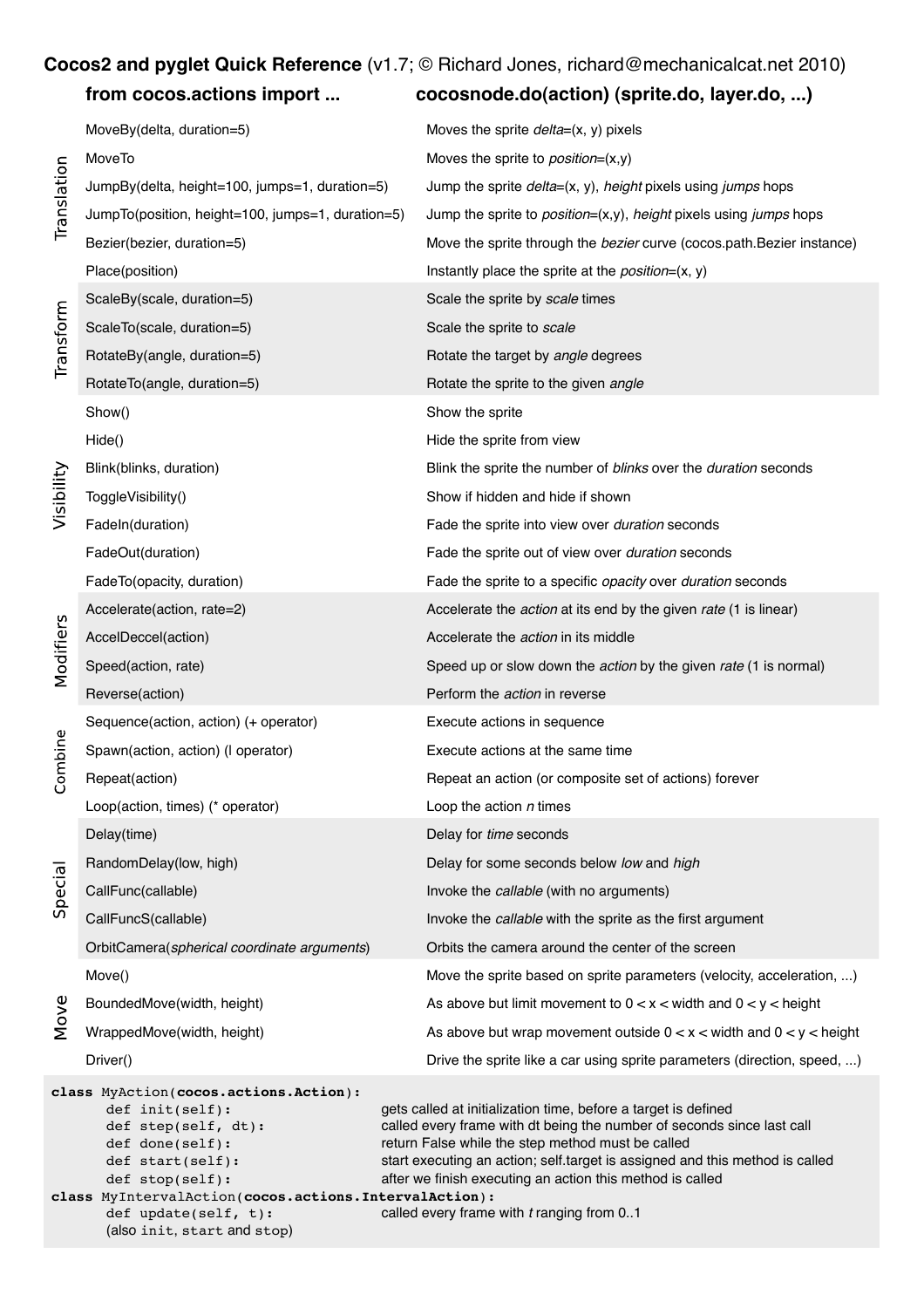| <b>Cocos2 and pyglet Quick Reference</b> (v1.7; © Richard Jones, richard@mechanicalcat.net 2010)                                                                                                                                                                                                                                                                                                                                                                 |                                                                                                                                                                                                                                                                                                                                                                                                                                                                                                                                                                                                                                                                       |  |  |  |
|------------------------------------------------------------------------------------------------------------------------------------------------------------------------------------------------------------------------------------------------------------------------------------------------------------------------------------------------------------------------------------------------------------------------------------------------------------------|-----------------------------------------------------------------------------------------------------------------------------------------------------------------------------------------------------------------------------------------------------------------------------------------------------------------------------------------------------------------------------------------------------------------------------------------------------------------------------------------------------------------------------------------------------------------------------------------------------------------------------------------------------------------------|--|--|--|
| import pyglet<br>window = $pygletwindow.Window()$<br>pyglet.app.run()                                                                                                                                                                                                                                                                                                                                                                                            | create a window with optional arguments<br>run pyglet's main loop to handle events                                                                                                                                                                                                                                                                                                                                                                                                                                                                                                                                                                                    |  |  |  |
| registering event handlers<br>def on draw():<br>window.clear()<br>window.push_handlers(on_draw)<br>class MyClass(object):<br>def on draw(self):<br>def on text(self, text):<br>$my$ object = MyClass()<br>window.push_handlers(my_object)                                                                                                                                                                                                                        | see next page for all possible window event names<br>clear the window to the pyglet.gl.glClearColor color<br>put your other drawing code here<br>push the on_draw handler to the window<br>return pyglet.event.EVENT_HANDLED (True) if the event has been handled<br>push all handlers defined on my_object onto the window's event stack                                                                                                                                                                                                                                                                                                                             |  |  |  |
| <b>Window arguments</b><br>fullscreen<br>width=640, height=480<br>resizable=False<br>vsync=True<br>caption=sys.argv[0]<br>config=None<br>screen=None                                                                                                                                                                                                                                                                                                             | (there are other arguments, these are just the most common)<br>make the window fullscreen<br>create the window with these dimensions (ignored if fullscreen)<br>allow the user to resize the window<br>synchronise to the monitor to avoid flicker<br>set the window title text<br>a display config as per pyglet.gl.Config<br>the screen to use if fullscreen                                                                                                                                                                                                                                                                                                        |  |  |  |
| Image handling<br>pyglet.image.load(filename, file=None)<br>SolidColorImagePattern<br>CheckerImagePattern<br>image.width, image.height<br>image.anchor x, image.anchor y<br>image.blit(x, $y$ , $z=0$ )<br>image.save(filename, file=None)<br>image.texture<br>texture.target, texture.id<br>texture.tex coords<br>get_buffer_manager().get_color_buffer()<br>load_animation(filename, file=None)<br>Animation.from_image_sequence(sequence, period, loop=False) | load the image from the named file or supplied file object<br>create an image filled with a single color<br>create an image with a tileable checker image of two colors<br>image dimensions in pixels<br>coordinate of anchor, relative to bottom-left corner of image<br>render the image to the active framebuffer<br>save the image as a PNG file<br>a pyglet.image. Texture view of this image<br>OpenGL texture target and id<br>12-tuple of float texture coordinates (may not be simply 0 and 1)<br>get the active framebuffer as an Image<br>load an animation from a file - currently only GIF is supported<br>create an animation from a sequence of images |  |  |  |
| <b>Sprites</b><br>pyglet.sprite.Sprite( <i>image</i> , )<br>sprite.position<br>sprite.image<br>sprite.rotation<br>sprite.scale<br>sprite.opacity<br>sprite.color<br>sprite.visible<br>sprite.draw()                                                                                                                                                                                                                                                              | (all attributes are re-assignable)<br>create a sprite from the image or Animation instance<br>position of the sprite in $(x, y)$ (also as sprite.x, sprite.y)<br>image rendered for the sprite (image anchor is honored)<br>sprite rotation in degrees<br>amount to scale the sprite image by - 1.0 is unscaled<br>control transparency - 0 is fully transparent, 255 is fully opaque<br>coloring of sprite image, normal (white) is R, G, B (255, 255, 255)<br>boolean controlling sprite visibility<br>render the sprite to the active framebuffer                                                                                                                  |  |  |  |
| <b>Text rendering</b><br>pyglet.text.Label(text, )                                                                                                                                                                                                                                                                                                                                                                                                               | (see the docs for the complete, extensive set of options you may pass)<br>lay out some plain text                                                                                                                                                                                                                                                                                                                                                                                                                                                                                                                                                                     |  |  |  |

pyglet.text.HTMLLabel(text, ...) lay out some HTML (4.01, limited) text text.draw()  $|$  is the laid-out text and  $r$  is the laid-out text

## **Media playback**

player.queue(source)  $\qquad \qquad \qquad$  queue the source to be played player.play(), .pause(), .stop() control playback

pyglet.media.load(*filename*, file=None) load the media file (audio, video or both) as a "source" source.audio\_format!! ! ! an instance of pyglet.media.AudioFormat or None if no audio source.video\_format | | | an instance of pyglet.media.VideoFormat or None if no video source.info! ! ! ! ! a pyglet.media.SourceInfo giving title, author, etc. if known source.play()! ! ! ! convenience method to immediately play the source create a player to manage playback; see possible events below player.time, player.seek(*time*)! ! report current position and seek to a different *time* player.get\_texture()! ! ! get the current video frame as a pyglet.image.Texture player.eos\_action  ${}$  the action the player will take when it reaches the end of the current source